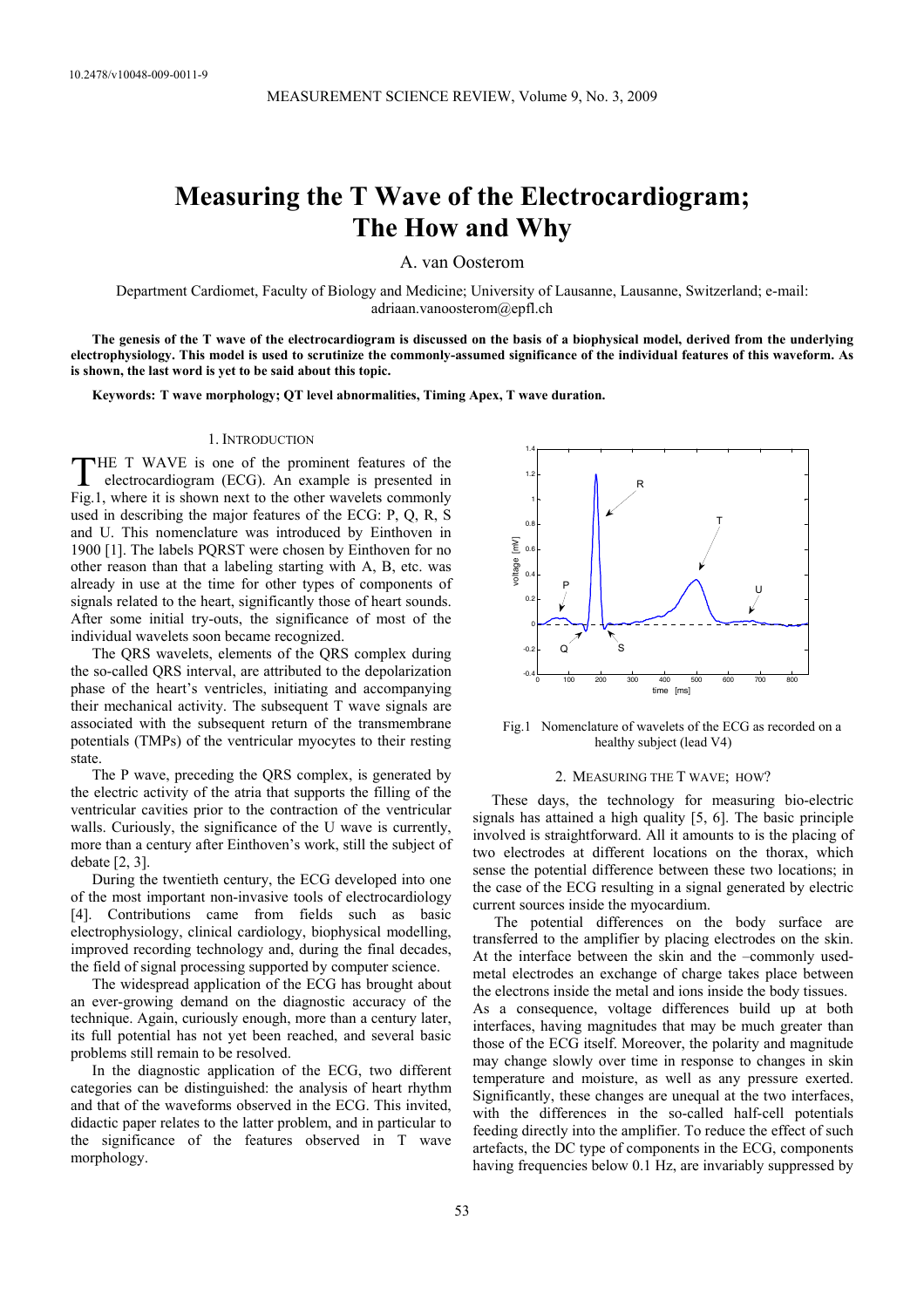analogue or digital filtering in the first stages of the recording system. A direct consequence of this is that in the signals available for diagnostic purposes, the DC component, being the mean value of the signal over a single beat, is irreparably lost. This is highly relevant, in particular for the interpretation of the ECG during the QT interval, as is evident later on in this paper.



Fig.2 Basic principle used for recording a single ECG, sensing the potential difference generated by the heart's electric activity between the left and the right arm. The third electrode shown, the one on the right leg, serves the very important purpose of minimizing the contribution of electromagnetic fields external to the body on the observed signal [7].

# 3. MEASURING THE T WAVE; BUT WHICH ONE?

 Measuring bioelectric potentials requires the use of at least two electrodes since the physics involved indicates that electric potential as such is specified uniquely up to a constant only, and only potential *differences* between different locations are those that signify.

In ECG terminology, the signal observed between two terminals of any electrode configuration is referred to as a "lead". The configuration shown in Fig.2 relates to the recording of a single lead. The third electrode serves to suppress any interferences stemming from electromagnetic fields in the environment, in particular when using a mainspowered amplifier. This third electrode does not, or at least should not, influence the waveform of the recorded signal. Due to this, such electrodes do not play a role in the subsequent discussion.

# *A. Multilead signals*

 In most applications the ECG is recorded by placing more than two electrodes on the thorax. The most frequently used electrode montage is that of the standard 12-lead system, depicted in Fig.3. Note that this only involves 9 electrodes. The thorax is that of a 54-year-old healthy male (subject HM), a numerical model based on his magnetic resonance (MR) images. It includes ventricles, atria and lungs, as used in the computation of the effects of the shape and composition of the volume conductor (the body tissues) on the observed ECG waveforms. The lead signals for a single beat observed at these locations are shown in Fig.4.

 As can be seen, the 12-lead system involves nine electrodes only. The signals observed over the time interval of a single beat are shown in Fig.4. The columns 2, 3 and 4 represent the signals observed at the electrode locations shown in Fig.3 acting as one of the terminals of the lead signals –usually referred to as sensing terminals–, the other terminal being the mean of the potentials present at electrodes VR, VL and VL, the so-called Wilson Central Terminal (WCT), acting as the reference terminal. This distinction is relevant only in cases where multiple signals are recorded with reference to a single, common terminal.



Fig.3 Electrode montage of the standard 12-lead system. Note that this only involves 9 electrodes. The geometry depicted is that of the subject's thorax based on his magnetic resonance (MR) images.

When referenced to WCT (but only then !) , the sum of the potentials of leads, VR, VL and VF, is zero and, hence, at most eight independent signal components are contained in the signals of the standard 12-lead system.



Fig.4 ECG waveforms of subject HM recorded by means of the standard 12-lead system during one complete heart beat; electrode positions as shown in Fig.3.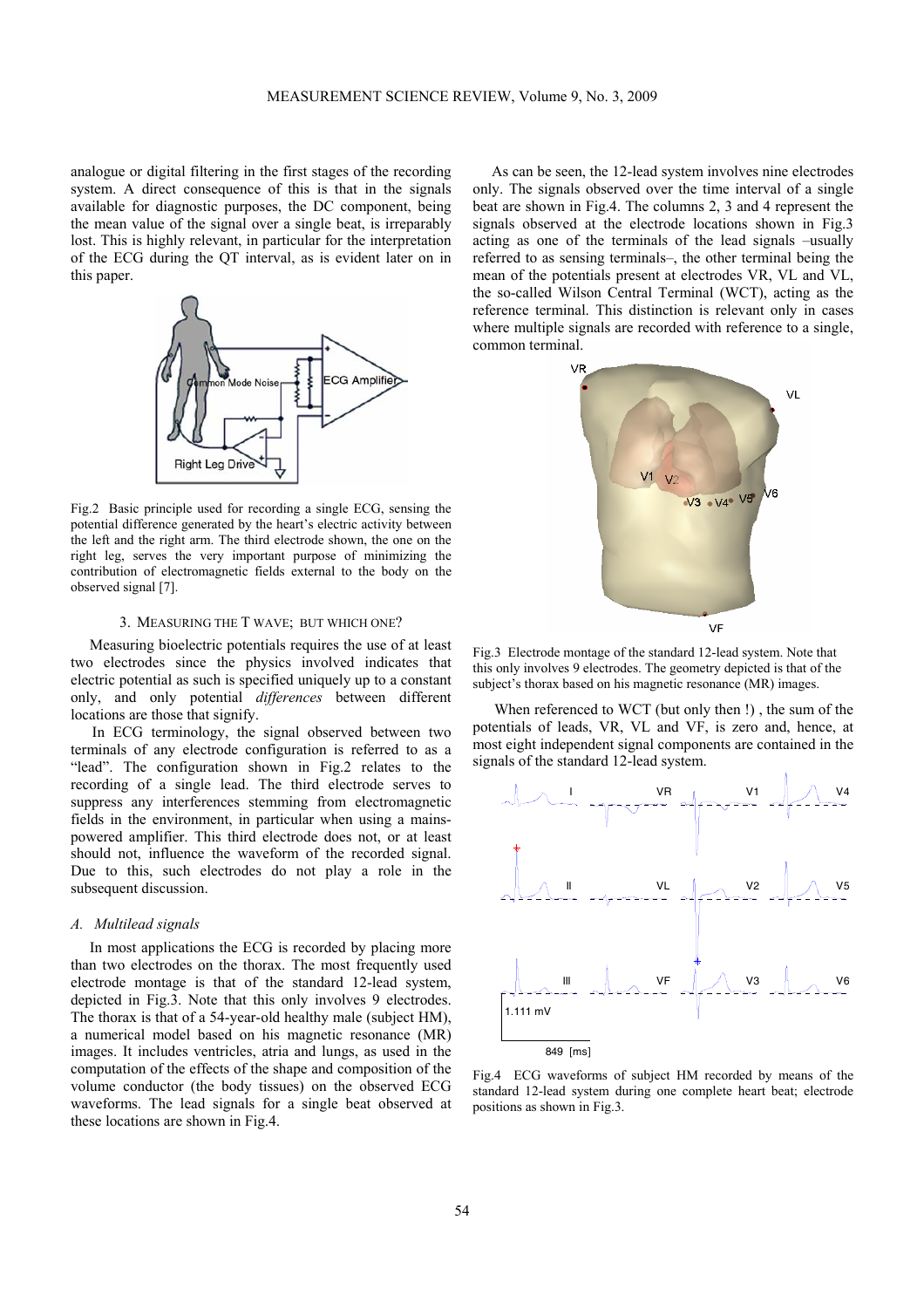The signals in the first column of Fig.4 are the three linear combinations that can be formed on the basis of the potentials at VR, VL and VF, e.g. II=VF-VR. As such these so-called bipolar leads (a misnomer: all recorded signals involve two terminals, electrodes, or "poles") do not carry extra information. The redundancy involved in the 12 lead signals has proved to be valuable for diagnostic applications of the ECG on the basis of visual inspection of its waveforms. Various other electrode montages are used in specific applications, involving either fewer or more electrode locations for sampling the spatial aspect of the electric field on the thorax  $[8-10]$ .

# *B. Signal features*

 The ECGs of normal subjects, the ECG waveforms of individual leads exhibit clear inter-individual differences. In a hybrid type of convention, the nomenclature of the Q, R and S wavelets of the QRS complex are strictly coupled to their polarity; early negativity: negative S, subsequent positivity: R and subsequent negativity: S. In contrast, the polarity of the other wavelets: P, T and U may be either positive or negative and biphasic variants can also be observed. In the example shown (Fig.4), it can be seen that in an individual lead, not all of these wavelets may be present.

Waveform features used in diagnostic applications of the ECG are timing, magnitude and duration of the individual wavelets. For each of these, in all of the leads of the standard 12-lead system, extensive sets of normal values have been collected [11]. Unfortunately, all these normal values were found to have a large standard deviation, which hampers the classification of distinct types of cardiac disease on the basis of such features. Even when using multivariate types of analysis and applying stratifications on the basis of gender, age or other constitutional variables, there remains a clear need to improve the diagnostic performance. In particular, for the T wave, no indication is given about the lead on which the T wave should preferably be analyzed.

### 4. MEASURING THE T WAVE; WHY?

 The statistical analysis of large ECG data bases, in combination with clinical observations, has revealed that the T wave, and in particular the signals during the interval leading up to its apex, the ST segment, contains useful diagnostic information, in particular with respect to the episodes of acute ischemia that might lead to myocardial infarction (MI). In extreme cases, when effecting particular regions of the ventricles, the departures from the normal range are indicative. Other interest in T wave morphology stems from the more recently identified hazards arising from repolarization abnormalities, expressed in the more extreme departures of the waveform normality in the variants of the Long-QT syndrome [12], the Brugada syndrome [13] and the Short-QT syndrome [14]. All of these syndromes are associated with lifethreatening heart rhythm disturbances.

In all of the above-mentioned cases, strict diagnostic criteria that can be applied to the ECG are either lacking or of insufficient quality. Widely differing opinions about the optimal features of the T wave to be used, and their significance in terms of the underlying electrophysiology can be seen in the literature. Improvement will probably be slow if derived from statistical analysis only; however, the incidence of these syndromes is, fortunately, low. Another approach is to try to understand the involved basic mechanisms, research that is currently being carried out in many research centres. This concerns in particular work at the cellular and membrane level, at which an impressive collection of distinct, genetically related defects have been identified.

On a larger scale, the link between cellular activity during repolarization and the resulting ECG waveforms, much less research activity is seen to be carried out. It is here that the biophysical modelling of the genesis of the T wave comes into play, an approach that may lead to the improved use of T wave features and the understanding of their limitations.

Without being always aware of the underlying model-based assumptions, invariably all measurements taken, and in particular the interpretations of their numerical values, are linked to a model [15]. This applies equally to the measuring of the T wave and its diagnostic interpretation.

# 5. MODELING THE T WAVE; HOW?

# *A. Theory*

 The electrocardiogram arises from the electric activity at the membranes of the cardio-myocytes, the contractile elements of the heart muscle. In the following, the myocardium is modelled as an ensemble of myocytes, with their intracellular domains coupled by sets of intercalated discs. On a macroscopic scale, the membrane processes at a location  $\vec{r}$  at time instant *t* feed an electric current into the extracellular domain, with source surface density  $\vec{J}^1(\vec{r},t)$ (unit:  $A/m<sup>2</sup>$ ). As implied in the work of Wilson [16], and later derived explicitly by Plonsey [17], the impressed density is related to the local transmembrane potential by

$$
\vec{J}_{\text{m}}(\vec{r},t) = \nabla(\sigma_{i}V_{\text{m}}(\vec{r},t)) \tag{1}
$$

in which  $\nabla$  denotes the gradient operator (unit:1/m),  $\sigma_i$  the electric conductivity of the intracellular domain (unit: S/m), and  $V_m$  is the local transmembrane potential (unit: V).

In the passive extracellular domain, based on the conservation of charge, the impressed current density  $\vec{J}^i(\vec{r},t)$  sets up an electric field  $\vec{E}(\vec{r},t)$  (unit: V/m) (a vector field) that should satisfy the differential equation

$$
\nabla \cdot \sigma_e \vec{E}(\vec{r}, t) = -\nabla \cdot \vec{J}_m(\vec{r}, t)
$$
 (2)

in which  $\nabla$ . denotes the divergence operator, (unit:1/m), and  $\sigma_{\rm e}$  the electric conductivity of the external medium. As one of the basic results of potential theory, we find that, in an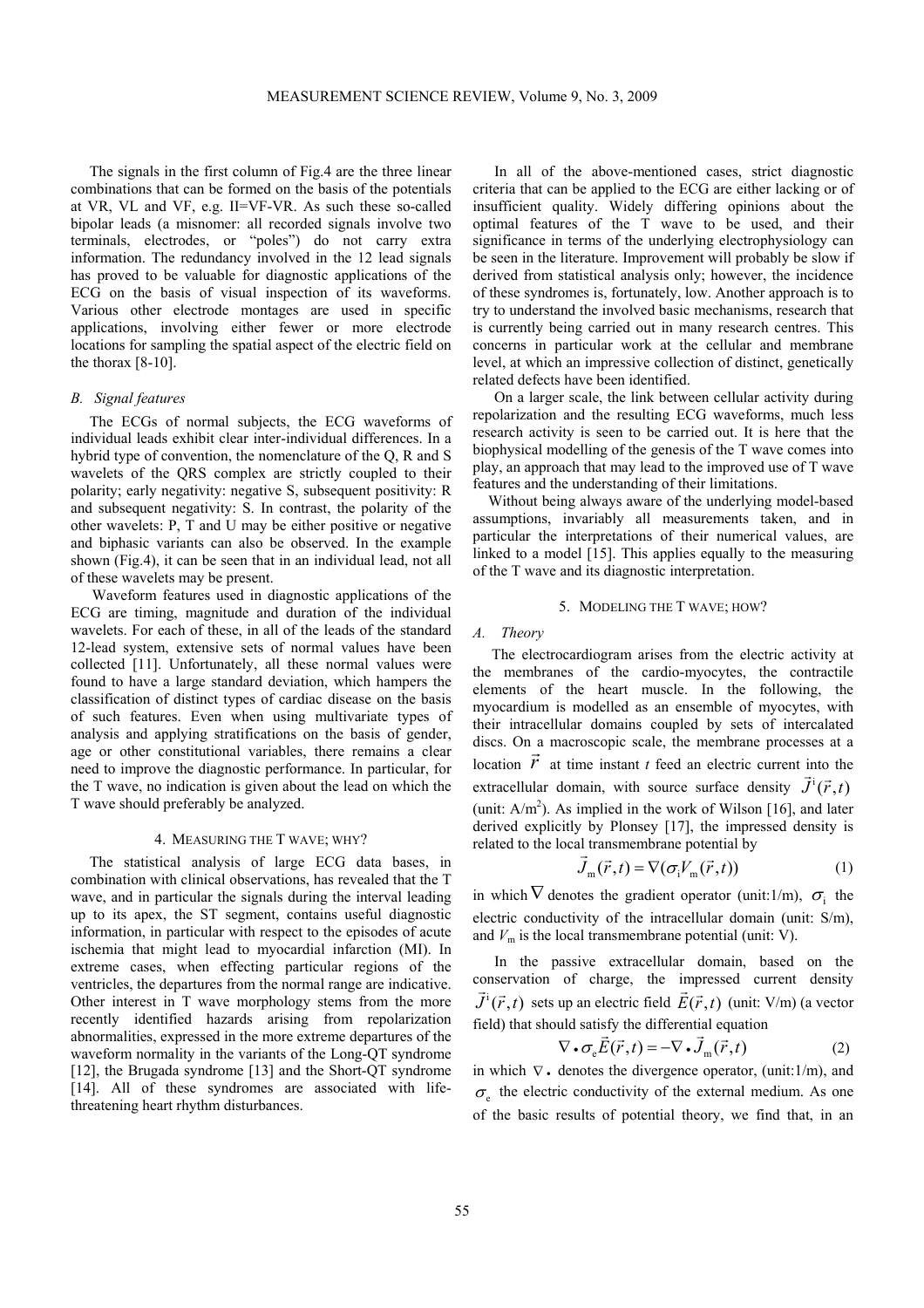external medium of infinite extent, the electric field  $\vec{E}(\vec{r},t)$ is the negative gradient of an "auxiliary", scalar function  $\Phi(\vec{r}',t)$ , called the electric potential at field point  $\vec{r}'$ . The potential reference involved is conveniently placed at infinity, where the potential is *defined* as zero. The potential is found by integration over all of space, justified by the superposition principle that applies to a linear medium:

$$
\Phi(\vec{r}\,';t) = -\frac{1}{4\pi\sigma_{\rm e}} \int \frac{\nabla \cdot \vec{J}_{\rm m}(\vec{r},t)}{R} \, \mathrm{d}V \tag{3}
$$

in which *R* denotes the length of the vector  $\vec{R} = \vec{r} - \vec{r}$ pointing from source location  $\vec{r}$  to observation point (field  $\frac{1}{r}$  .

Next, by combining (1) and (3) we have

$$
\Phi(\vec{r}\,',t) = -\frac{1}{4\pi\sigma_{\rm e}} \int_{V} \frac{\nabla \cdot \nabla(\sigma_{\rm i}V_{\rm m}(\vec{r},t))}{R} \, \mathrm{d}\, V \tag{4}
$$

In the final step we recall that we are dealing with cardiac sources located within a volume V (the myocardium), bounded by a closed surface S (bounded by the endocardium and epicardium) and then apply Green's second theorem from potential theory [18] (dating from 1828) to the integral in (4), for field points outside the myocardium. Moreover, we take  $\sigma_i$  to be a uniform scalar function within the source region. This permits  $\sigma_i$  to be moved to the front of the integral. Green's second theorem applied to the scalar fields  $V_m$  and  $1/R$ reads:

$$
\int_{\mathcal{V}} \frac{1}{R} \nabla^2 V_{\mathbf{m}} \mathrm{d}V - \int_{\mathcal{V}} V_{\mathbf{m}} \nabla^2 \frac{1}{R} \mathrm{d}V = \int_{\mathcal{S}} \frac{1}{R} \nabla V_{\mathbf{m}} \cdot \mathrm{d}\vec{S} - \int_{\mathcal{S}} V_{\mathbf{m}} \nabla \frac{1}{R} \cdot \mathrm{d}\vec{S} \quad (5)
$$

with  $d\vec{S}$  denoting a small element of the surface S, a vector directed along the outward normal of S. The integral to the left of the equality sign is zero, since  $\nabla^2 \frac{1}{\sigma} = 0$ *R*  $\nabla^2 \frac{1}{n} = 0$  for field points outside S [19]. The integral to the right of the equality sign is clearly zero since we take S to be as close as possible to the myocardium while keeping free of it. In the remaining integral on the right, the term

$$
\nabla^2 \frac{1}{R} \cdot d\vec{S} \text{ is, } d\omega = d\omega(\vec{r}', \vec{r}), \text{ a scalar function}
$$

signifying the solid angle subtended by an infinitesimally small element of S as viewed from the observation point. After combining these results with (4), we have

$$
\Phi(\vec{r}\,',t) = -\frac{\sigma_i}{4\pi\sigma_e} \int_S V_m(\vec{r},t) \,d\omega \tag{6}
$$

This expression shows that, under the assumed condition of a homogeneous intracellular conductivity, the potential in the region exterior to the active sources, i.e. outside the myocardium, depends exclusively on the transmembrane potentials at the surface bounding it. The term  $\sigma V_m$  expresses

the strength of an equivalent current dipole layer surface density (unit:  $Am/m^2$ ). Multiplied by the surface element  $d\vec{S}$ , a vector directed along the outward normal of S,  $\sigma V$  takes on the nature of a current dipole (unit: Am). It represents a double layer of electric current sources and sinks, and is, accordingly, referred to as an equivalent double layer (EDL), the instantaneous strength of which is proportional to  $V_{\text{m}}$ .

This highly significant result was first described by Geselowitz in 1989 [20]. As shown, it follows directly from the classic potential theory. In Chapter 7 of the second edition of Comprehensive Electrocardiology [21], it is shown that it forms a direct extension of the application of the solid angle theory, originally used for the modelling of the depolarization phase of the myocytes (QRS complex), to that of the subsequent repolarization phase. In addition, it discusses various implications of the situations in which the assumed uniformity and isotropy of the electric conductivity of the myocardium cannot be taken to be realistic (see also [22]) as well as its relationship with the more general bi-domain theory.

#### *B. Numerical Implementation*

 The use of (6) for simulating body surface potentials requires the specification of the surface S and of the distribution of the transmembrane voltage  $V_m(\vec{r},t)$ . A numerical variant of (6) reads

$$
\mathbf{\Phi} = \mathbf{\Omega} \mathbf{V}_{\text{m}} \tag{7}
$$

expressing the multiplication of a matrix  $V_m$  of transmembrane potentials at *T* discrete time instants on a dense grid of *N* nodes on the ventricular surface S (matrix size  $N\times T$  by matrix  $\Omega$  (matrix size  $K\times N$ ), the elements of which are (scaled) variants of the solid angles subtended by the sources around the *N* nodes and *K* observation points in the infinite homogeneous medium. This yields matrix **Φ** (matrix size  $K \times T$ ) expressing the potentials at the corresponding time instants.

In the period preceding the onset of ventricular electric activity the observed potential (differences) at the thorax surface is minimal, and generally assumed to be zero. During this period the transmembrane potential of all myocytes is taken to be at their resting potential level (about -80 mV). Because of this, matrix  $\Omega$  must have a unit eigenvalue, with corresponding unit vector **e**:

$$
\Omega \mathbf{e} = \mathbf{0} \tag{8}
$$

This agrees with the well-known property of a closed surface: it subtends a zero solid angle at an exterior observation point. This, in turn, corresponds to the well-known fact that a completely uniformly polarized cell does not generate an external electric field [16].

In practical implementations of this source description, the cardiac sources are obviously not situated in an infinite medium, but rather in a bounded medium: no electric current passes normally through the skin into the non-conductive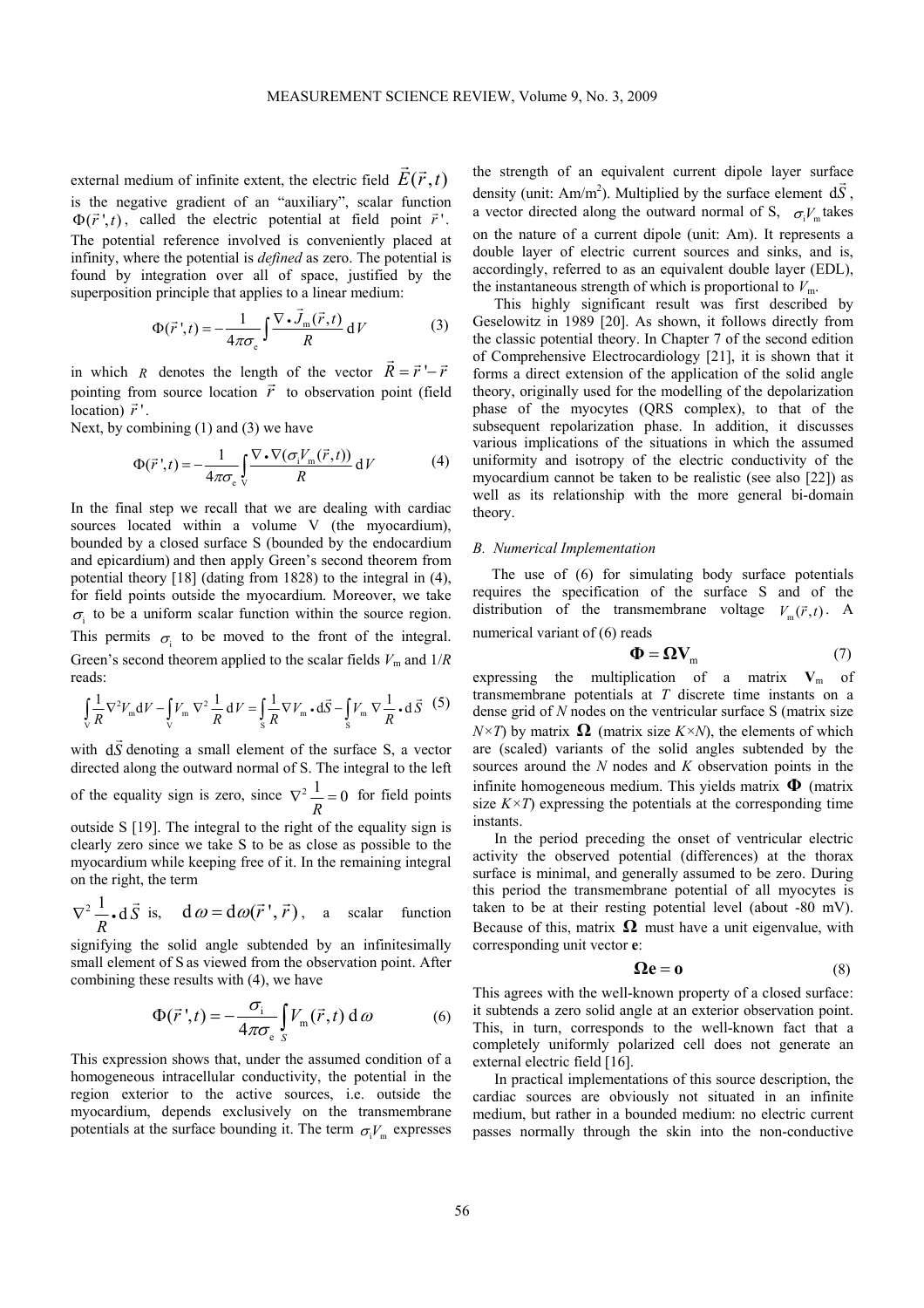external medium: air. The effect of this major inhomogeneity can be accounted for by the application of the boundary element method (BEM) [23]. This method generates a linear transfer function between the potentials at all interfaces while assuming the medium to be infinite and homogeneous, and the potentials in an inhomogeneous, bounded state at the same locations [24]. In this way, major inhomogeneities, like the one at the thorax surface and those resulting from the low electric conductivity of lung tissue and the high conductivity of blood inside the ventricles, can be taken into account. These are the compartments of the numerical thorax model illustrated in Fig.3. Its numerical expression is that of a matrix transfer matrix **B** (matrix size  $L \times K$ ), with *L* the number of electrode locations on the thorax.



Fig.5 Examples of two waveforms modelling the trans - membrane potential  $V_m(t)$  as a product of three logistic functions. The intervals between the arrows denote the activation recovery intervals.

The final, general expression for finding the simulated potentials  $V_b$  in the bounded, inhomogeneous medium then reads [25]

$$
\mathbf{V}_{b} = \mathbf{B}\Omega \mathbf{V}_{m} = \mathbf{A}\mathbf{V}_{m} \tag{9}
$$

with matrix **A** expressing the general transfer between the transmembrane potentials on S and the potentials on the body surface. Note that  $Ae = 0$ , a property "inherited" from (8). Moreover, since the conductive medium involved (the bounded thorax) no longer permits defining the reference for the potential at infinity, a reference now has to be *defined*. The WCT reference is the one used by convention.

The effectiveness of the EDL source model has been demonstrated in several publications, some related to the forward problem as such: the simulation of the potentials based on assumed EDL source parameters [26, 27], others to inverse application: the computation of its parameters on the basis of observed body surface potentials [28-30]. This source model is the one used in ECGSIM [31], an interactive computer program for simulating QRST waveforms, downloadable, free of charge, from www.ecgsim.org.

# 6. EDL-BASED MODELING OF THE T WAVE.

We now look at some examples of T waves, modeled on the basis of the EDL source model. As indicated above this demands the specification of individual transmembrane potentials *V*m at all of a dense set of *N* nodes evenly distributed over the ventricular surface S. In the examples shown these in turn are specified by products of a number of logistic functions (hyperbolic tangents), functions of the type

$$
\frac{1}{1 + e^{-\beta(t-\tau)}}\tag{10}
$$

These sigmoid functions having a maximum slope  $\beta$ /4 at  $t = \tau_n$   $n = 1 \cdots N$ , (note: individual timing values  $\tau_n$  for each node) [32]. As is seen in the examples of this function shown in Fig.5, three such functions are involved, one for modeling the upstroke of the transmembrane potential  $V_{\text{m}}$ , the other two for modeling its down slope: an initial slow phase, phase 2 of the transmembrane potential, followed by its much faster phase 3. For each individual  $V<sub>m</sub>$ , just two parameters are used,  $\tau = \delta$  setting the timing of local depolarization, and  $\tau = \rho$  specifying the timing of the inflection point of the downslope, taken as a marker for local repolarization. The shape parameters  $\beta$  are taken to be identical for all. The parameter shown in Fig.5 is the activation recovery interval:  $\alpha = \rho - \delta$ , an indicator of the local absolute refractory period of the local myocytes [33]. Note that, for uniform values of  $\beta$ , the shape of the TMP wave forms are a function of  $\alpha$  only. The transmembrane potential is specified in arbitrary units. Its zero level is irrelevant because of (8), its magnitude is incorporated in the transfer matrix **A**.

#### *B. The normal T wave*

 The ECG waveforms of a healthy subject were simulated on the basis of the EDL source model. The values of local depolarization  $\delta_n$  and repolarization  $\rho_n$  at each of 317 nodes on S were derived from a dedicated inverse procedure, involving the thorax model shown in Fig.3 and ECG signals of a 64-lead system involving 65 electrodes "strategically" placed on the thorax. This procedure is similar to the one used for activation imaging published in [28], now extended in order to include the repolarization phase. The  $\delta_n$  and  $\rho_n$  values, mapped on the ventricular surface S are shown in Fig.6a. The waveforms of the transmembrane potential  $V<sub>m</sub>$ were of the type specified in the previous sub-section. The validation of these kinds of results is impossible. The only

way to estimate its realism is by comparing the sequences with what is known from invasive electrophysiology. For the depolarization sequence, the left part of Fig.6a, the outcome is in full qualitative agreement with the unique data set published by Durrer and his colleagues in Amsterdam [34]. For the repolarization sequence, shown in Fig.6b, no such data are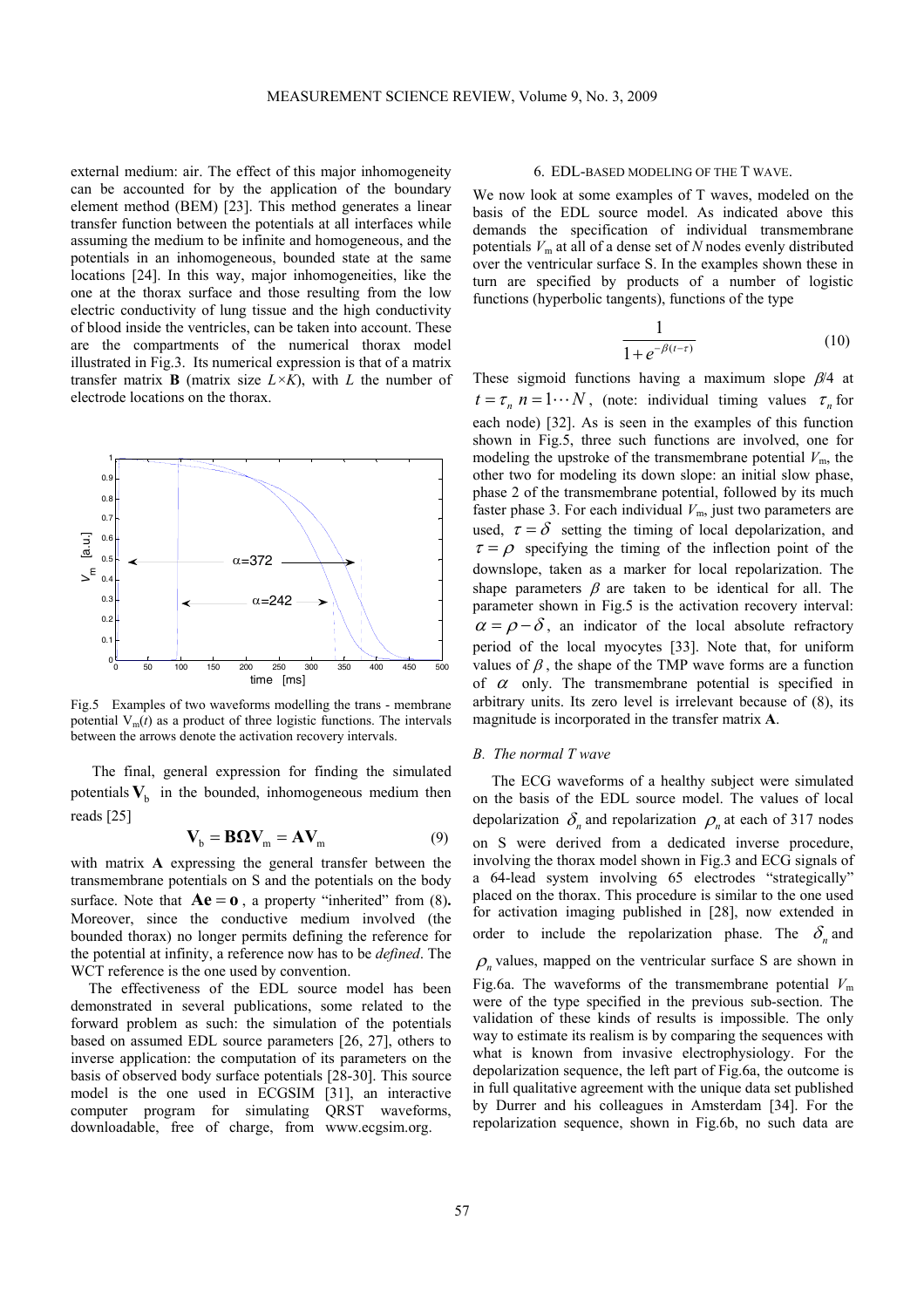available, which is in fact the reason for the ongoing discussion on this topic mentioned in the introduction. However, the results were in agreement with those from the sparse invasive studies available [35, 36]. Moreover, the results are in full qualitative agreement with those observed, by means of essentially the same method, when applied to several healthy individuals. The ECGs simulated on the basis of the activation and recovery sequences depicted in Figs. 6a,b are represented in Fig.7, superimposed on the corresponding measured data.



Fig.6a Posterior view of the ventricles in their natural orientation. Isochrones, drawn at 10 ms intervals, specify the timing of depolarization  $\delta$ . The arrow shown indicates the earliest activated region at the septum separating left and right ventricle. The white contours mark the transition between the endocardial and epicardial aspect of the ventricles.



Fig.6b Posterior view of the ventricles in their natural orientation. Isochrones, drawn at 10 ms intervals, specify the timing of repolarization ρ. Note the small range of repolarization values relative to those of depolarization and its overall shift in time. The sequence of repolarization is largely, but never entirely, the reverse of that of depolarization.

# 7. EDL-BASED ANALYSIS OF NORMAL T WAVE MORPHOLOGY

 The EDL source model is now discussed in its application to ascertaining the significance of major T wave morphology and of ST segment changes during periods of acute ischemia.

# *A. Timing of the T wave*

 The single parameter model for the timing of repolarization,  $\rho$  permits a study of its effect on basic T wave morphology. While  $\rho$  is a single parameter, in the EDL model it is specified for all of the *N* small elements of the surface carrying the source,  $\rho_n$ . Even if the distribution of  $\rho_n$ , like the one shown in the Fig.6b, does not represent the full reality, its subsequent, global variation provides an interesting insight into the involved mechanisms, as is illustrated in the subsequent examples.



Fig.7 Superposition of the standard 12-lead signals of subject HM and those simulated on the basis of the EDL source model.

The non-uniformity of the timing of repolarization is commonly referred to as its dispersion, both for the entire myocardium as well as for transmural (endo-epicardial) differences. Based on an available set of  $\rho_n$  values it can be quantified more precisely. Its full significance can only be appreciated by mapping it over the entire ventricular surface. A more crude documentation of dispersion is to state its basic parameters of descriptive statistics, such as the mean value  $\overline{\rho}$ , standard deviation  $\overline{\rho}$  and range  $\overline{\rho}$ .

For the distribution of  $\rho$  shown in the left panel of Fig.6, these values were:  $\overline{\rho}$  = 355 ms;  $\overline{\rho}$  = 7.82 ms;  $\overline{\rho}$  = 338-377 ms (width: 39ms).

The most commonly-used T wave features are the extreme absolute value of the T wave (its apex\_T value) and the markers taken to be signalling the completion of ventricular repolarization. The timing markers commonly used are illustrated Fig.8, on the recorded signals of leads V1 and V4, also shown in Fig.4. The marker *a* is the timing of the apex, *b* the timing of the inflection point of the segment following apex\_T and *c* is the timing of the intersection of the tangent at time  $t=b$  with the baseline.

The statistics of the timing markers *a*, *b*, and *c* observed on leads V1 and V4 of subject HM are listed in Table 1. All such markers are commonly taken as indicating the end of the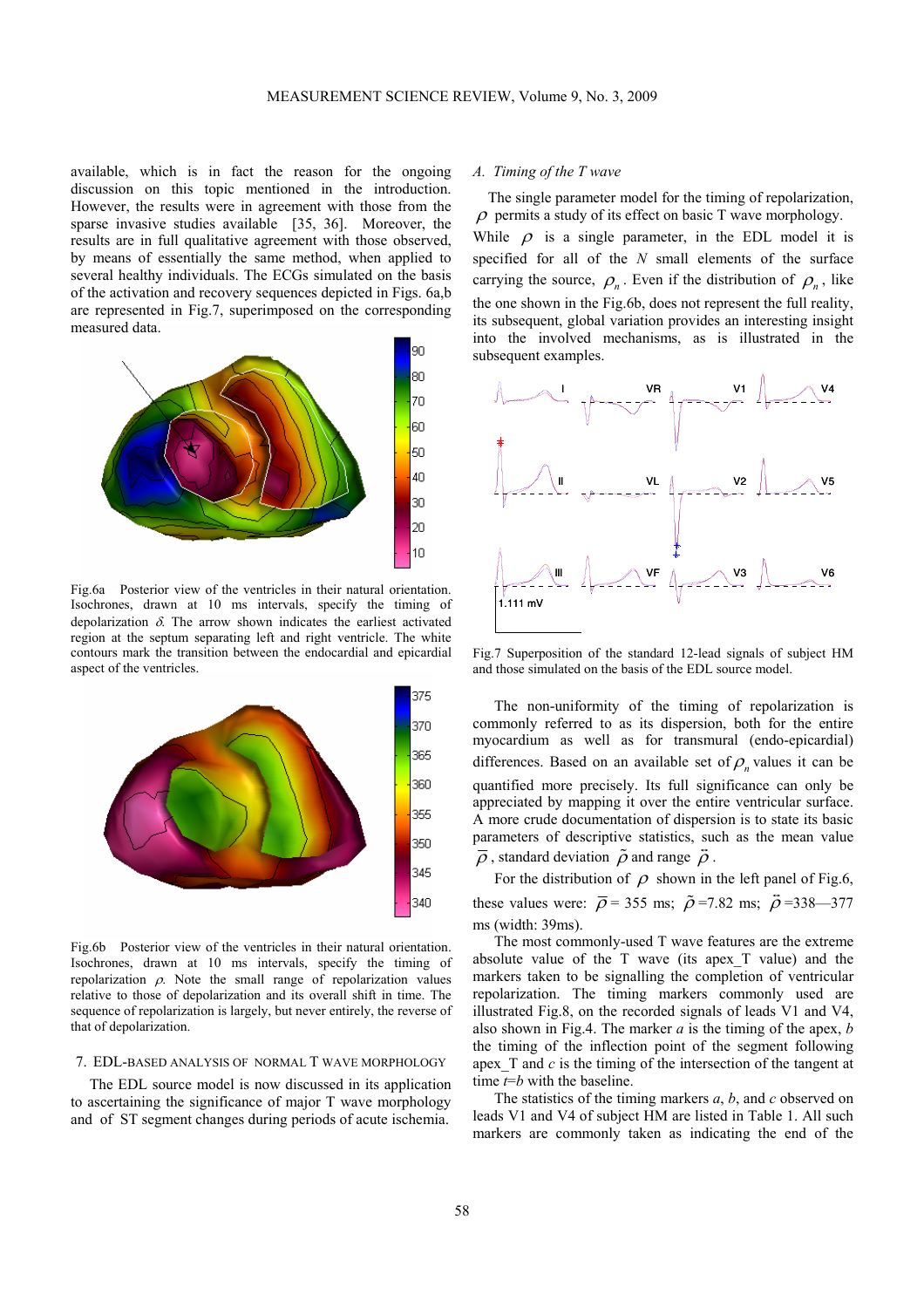repolarization, frequently referred to as "the end" of the T wave. In addition, Table 1 shows the minimum, mean and maximum values observed on the 64-leads, as well as those observed on  $STD(t)$ , the signal that expresses the time course of the standard deviation of the lead potentials. This signal provides a robust, accurate view on the global timing of both depolarization and repolarization as recorded from any arbitrary lead system. It is a signal that is similar, but superior to, the better-known RMS(t) curve [37]. The superiority stems from the fact that the STD(*t*) signal does not depend on the potential reference involved.

Table 1. Statistics of the markers of the timing of endrepolarization *a*, *b*, and *c* (specified on Figs.8a,b) as observed on leads V1, V4; the 64-lead system and STD(*t*) function. For the 64 leads minimum, mean and maximum values are shown. The time  $t = 0$  is taken at the onset of the QRS complex.

|          | (ms)<br>a   | (ms)        | (ms)<br>C   |
|----------|-------------|-------------|-------------|
| V1       | 374         | 396         | 46          |
| V4       | 359         | 394         | 423         |
| 64-leads | 316 356 385 | 351 391 420 | 367 417 467 |
| STD(t)   | 358         | 393         | 419         |

The values observed on the individual signals of the 64 lead system were strongly correlated, the highest value of the linear correlation coefficient being 0.96 (*b* and *c*), the lowest 0.88 (*a* and *c*). This suggests that, apart from a shift in their mean value in a direction that is obvious from their definition (Fig.8), these markers *b* and *c* provide the same estimate of end-repolarization as is observable in individual signals.

In clinical data, the signal quality and that of the subsequently applied signal processing (baseline correction) is not always sufficient to make a robust estimation of markers *b* and *c*. Frequently, their values in individual leads are ignored in reports about their potential diagnostic value. Moreover, the presence of the U wave (V1, Fig.8) tends to be ignored also, or heavily masked by assigning the end of the baseline correction to the early stage of the U wave. The end of the T wave, estimated by either of the markers *b* and *c*, does *not* signal the end of repolarization (Calcium dynamics not having returned to any stable state) whatever their effectiveness may seemed to have been on the basis of statistical studies. Moreover, normal values like the length of the QT interval are lead-specific: any report on QT interval data should specify the lead(s) involved, the type of the baseline correction applied and the definition of "end of T" used. Without such data the documented values cannot be interpreted.

The mean timing of the apex of the T wave, marker *a*, has a special significance. A comparison with the mean value of the repolarization parameter found in the inverse procedure  $(\overline{\rho} = 355 \text{ ms})$  shows that both are equal. For the normal ECG, the mean timing of the T waves is the mean value of the timing of the inflection point of the down slope of the

transmembrane potentials. The correspondence is in particular close if the range of the  $\rho$  values is small. Moreover, in that situation the shape of a "typical" T wave, such as the one shown for lead V4 (Fig.7), resembles the derivatives of any of the transmembrane potential waveforms, which under these conditions have very similar shapes. They are almost replicas of one another, each approximately just being shifted and slightly stretched in time according to the values of  $\delta_n$  and

 $\rho_n$ . A mathematical analysis of this property, essentially based directly on (9), can be found in [38].



Fig.8a Markers of timing indicated on measured leads V1. From left to right: onset of QRS, mid QT interval; a: the timing of the apex, b: that of the subsequent inflection point, c: the intersection of the tangent at t=b and the baseline. Linear baseline correction was applied from data at the onset QRS to the end of the signal segment show: the beginning of the subsequent P wave (not shown).



Fig.8b As in Fig.8a, now for lead V4.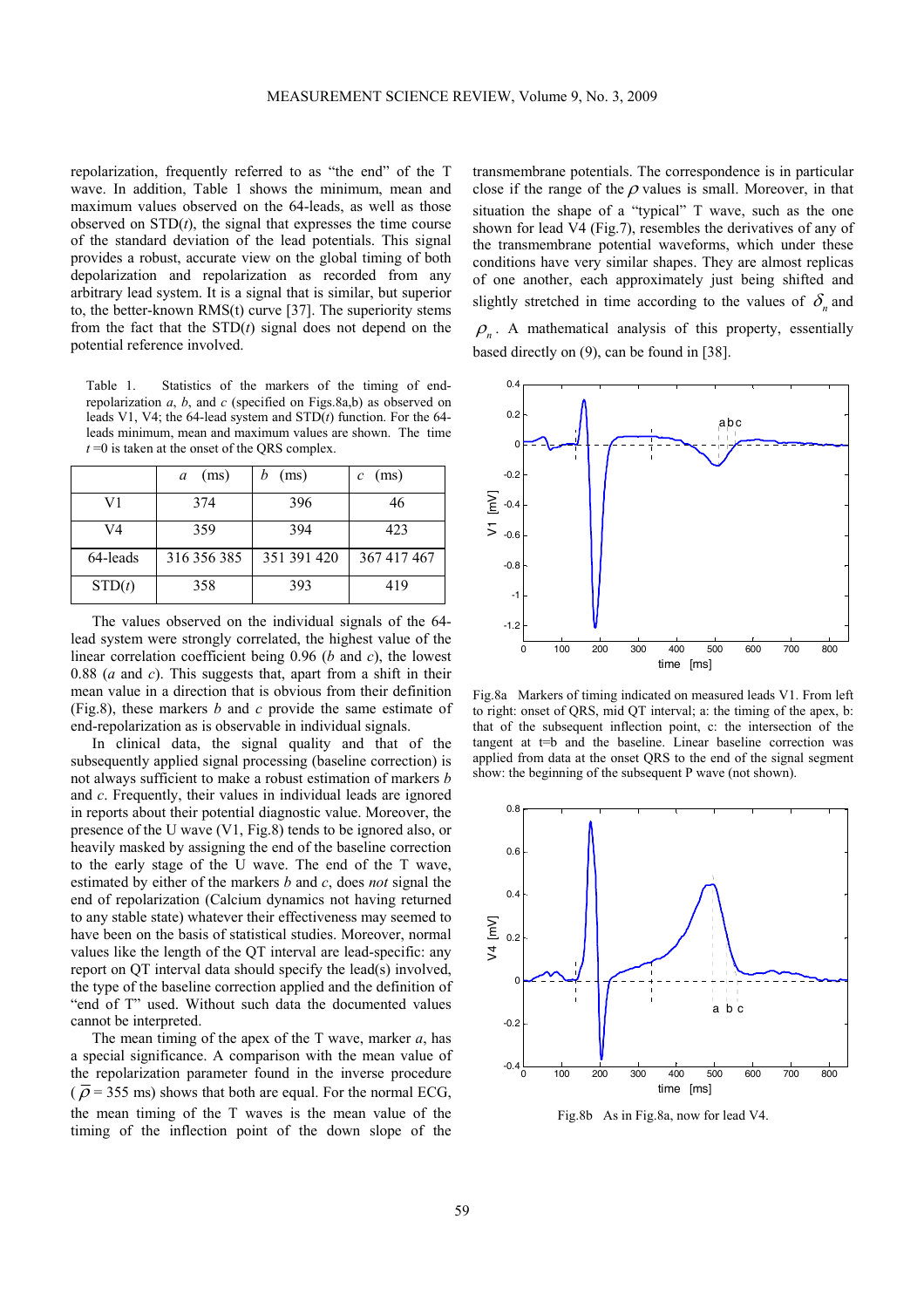# *B Timing of Apex\_T*

The significance of the amplitude of the T wave can also be interpreted on the basis of the EDL source model. An example of this is illustrated in Fig.9. It demonstrates the effect of the dispersion of the timing of repolarization on T wave magnitude as observed in simulations based on the EDL source model: Fig.9a: lead V1, Fig.9b: lead V4.



Fig.9a The effect of the dispersion of the timing of repolarization on T wave magnitude as observed in simulations based on the EDL source model; lead V1. With reference to the dispersion involved in the simulation most closely resembling the measured data (heavy trace), the other traces result from scaling the dispersion by factors ranging from 0.5 to 2, in 12 steps of 0.25, while keeping the spatial distribution (its pattern) of the  $\rho$  values the same. Note that the major effect of this is a proportional scaling of T wave magnitude.



Fig.9b As in Fig.9a, now for lead V4.

With reference to the dispersion involved in the simulation most closely resembling the measured data, the other traces result from scaling the dispersion by factors ranging from 0.5 to 2, in 12 steps of 0.25, while keeping the spatial distribution (pattern) of the  $\rho$  values the same. The effect of scaling the dispersion resulted in the proportional scaling of the T wave magnitudes of all leads by a uniform (but different) factor. Significantly, when using a scaling factor of zero (not shown), associated with a hypothetical uniform (non-dispersed) timing of repolarization throughout the myocardium, the resulting magnitude of the T wave is zero in all leads.

Over the wide range of scaling factors shown, the effect on T wave magnitude is linear in all leads, with a uniform factor of proportionality. The effect on the timing of apex\_T can be seen to be minimal. Although there is an increase in the width of the T wave for higher scaling values. However, its halfwidth increases only in a minor fashion unless extreme increases of the dispersion are involved, for which the actual shape of the TMP potentials involved begins to play a role.

#### *C The ST segment*

 As is mentioned in the Introduction, the signals during the interval leading up to its apex, the ST segments, have been found to contain useful diagnostic information, in particular with respect to episodes of acute ischemia that might lead to myocardial infarction (MI). In healthy subjects the majority of the 12-lead signals show relatively small values (Figs 4 and 8). During the various stages of acute ischemia, extreme changes in the ST level may be observed. The ST level is used to monitor the ongoing process. A direct interpretation of the ST level on the basis of the underlying electrophysiology is not always straightforward. A part of this problem relates to basic factors involved in the recording of bioelectric signals as discussed in Sect. 2. Below, ST changes as observed on the ECG are discussed, while incorporating these factors and analyzing their effect on the basis of the EDL source model.

As is discussed in Sect.2, bioelectric potentials observed by means of electrodes are contaminated by contact potentials at the electrode-tissue interface. The magnitudes of these potentials are much larger than those of the ECG, unknown, and may change slowly in time: the so-called baseline 'wander' or 'drift'. This problem is treated by including a highpass filter in the first stage of the amplifier. The resulting signal is referred to as an AC-recording (AC=alternating current). This produces an output signal, which, when computed over a long time, has a zero mean value: the DC component of the signal is zero. If rapid perturbations of the contact potential occur, the baseline of the signal, i.e. the values in the observed signal that should be assigned a zero value, must be specified on a beat-to-beat basis. Even if the dynamic range of the input stage were wide enough to encompass the full range of sensor potentials (allowing a DC recording in spite of the presence of the contact potentials) the subseqent shift to a zero level remains to be *defined*.

The treatment of the problem is generally referred to as baseline *correction*. However, this is a somewhat misleading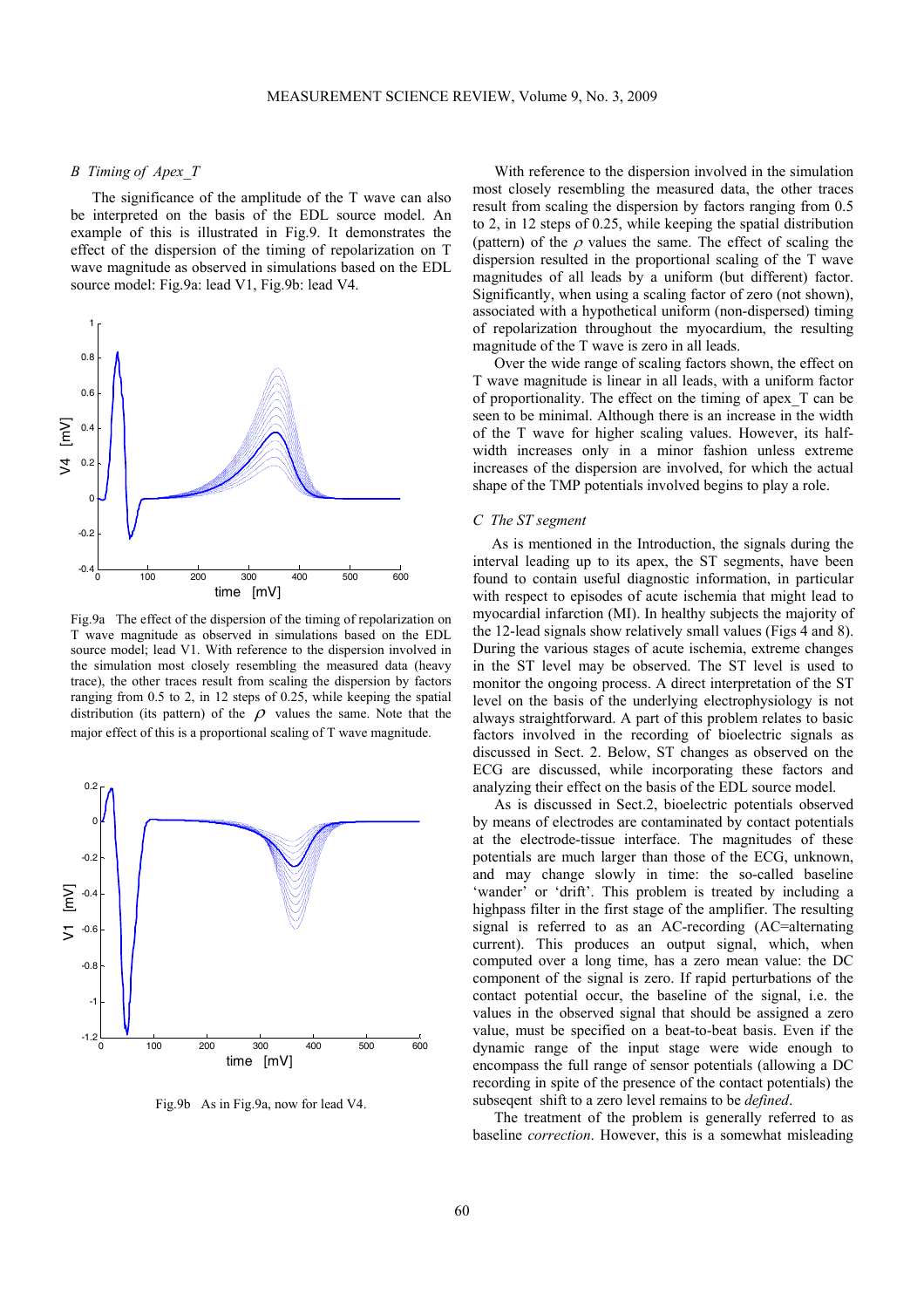term since it assumes that the signal level that should be specified as zero is self-evident, which is in fact not the case. The problem involved is illustrated by the following example.

The ECG records express differences in the potential field generated at different locations on the thorax. This potential field is uniform over the thorax if all myocytes have the same transmembrane potential (1). This results in zero values in all ECG leads. In healthy myocardial tissue, the time instant at which this situation is most closely approximated is just before the beginning of atrial depolarization: the onset of the P wave. The signal of lead V3 shown on the upper trace of the left panel of Fig.10 is the (unprocessed) output of an AC-coupled amplifier. For this healthy subject and this particular beat, the onsets of the P waves were close to zero, and so only a minor shift was required to refer this signal to zero at the onset of the subsequent P waves.

The problem of baseline definition is more pressing for recordings taken during periods of acute ischemia. During ischemia, the TMPs of the myocytes within the ischemic region change: the resting potential decreases (tends to zero), the upstroke is reduced. The size of these changes varies during the various stages of ischemia [39].

The intercellular intra-cellular coupling between myocytes (I) in the ischemic region and myocytes (H) in the healthy region and the differences in the TMPs of the myocytes within these regions result in an electric current flow. During the time interval between the end of the T wave and the onset of the QRS complex the differences in the resting potentials in these regions result in a current flow in the intracellular myocardium directed from region I to region H. In the extracellular domain the direction of the current flow is in the opposite direction, since charge is conserved. This can be expressed by an equivalent current sink in the ischemic region, which lowers the nearby extracellular potentials [39]. During the activation of the tissue surrounding the ischemic zone the potential difference between the regions is smaller and the loading effect is smaller.

In the lower traces of Fig.10 the effect of the current sink on the potential of lead V3 during the resting state is simulated by a downward DC shift of 0.2 mV. In this simulation, the contribution from the ischemic zone to the potential of lead V3 during the depolariazation phase was set to -0.05 mV. Subsequently, during repolarization, the contribution of the sink slowly returns to the -0.2 mV level. The time course of the contribution of the current sink is shown by the dash-dot line. The addition of this contribution to the signal of the nonischemic situation (the upper trace) results in the type of waveform for the V3 signal that can be expected during the ischemic period (the lower solid trace on the left panel of Fig.10.). Note that between the end of the T wave and the moment of depolarization reaches the ischemic-zone (R-S segment) the signal is lowered by 0.2 mV and the remaining part by 0.05 m V, then followed by a slow return to the (depressed) value of -0.2 mV at the end of the repolarizing phase.

Standard ECG recordings do not reveal the baseline depression shown in the lower solid trace in the right panel of Fig.10. The presence of the highpass filter results in a signal that has a zero mean value. A (subsequent) baseline "correction" to the onset of the P wave then results in the upper trace of the same figure. As a result of the current sink within the ischemic zone, the actual baseline depression shows up as an elevation of the ST-segment, merely as the consequence of the *defining* the zero baseline at the onset of either the P wave or the QRS complex. This phenomenon hinders a direct interpretation of the ECG features in terms of the underlying source-sink configurations associated with electrophysiology.



Fig.10a Lead V3 signals. Upper trace: healthy myocardium; lower trace: true, i.e. DC variant, of lead V3 during ischemia; dashed line: the difference.



Fig.10b Lead V3 signals. Lower trace: once more the healthy situation, upper trace: the waveform as observed in the ECG after baseline "correction". Note that the true ST depression that takes place (left panel) is observed as an elevation in the ECG.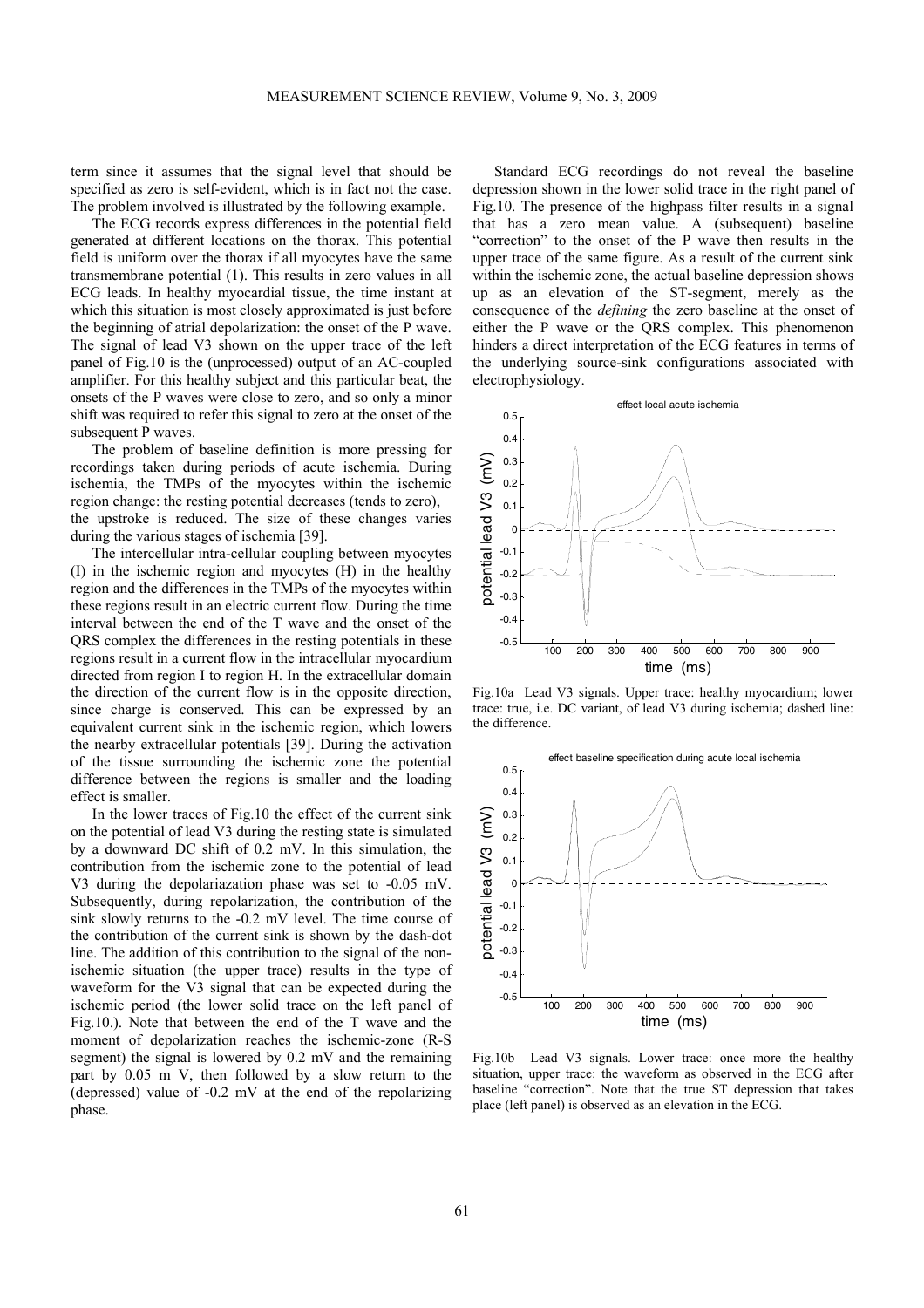#### 8. DISCUSSION

 As shown in this paper, the measurement of the T wave as such is a straightforward procedure. The major concern in the correct interpretation of the observed waveform features originates from the nature of the currents generating the T wave. During the depolarization phase, the dominant source distribution is restricted to the depolarizing wave front only. In contrast, the strength of the sources during repolarization is much weaker and their distribution is present throughout the myocardium. The lack of a complete set of invasive data on the repolarization of the entire myocardium clearly hampers the development of a validated source model. The EDL source model used in the analysis of this paper seems to be a workable model, which, like all models, may need to be replaced by an alternative should more complete data become available. The following "conclusions" are inspired by the analysis based on this model.

The analysis shows that the major significance of the timing of apex\_T is that of the mean value of the timing of the downstroke of the (mean) transmembrane potential of the myocytes. This is in fact a property that follows directly from the general expression (4), a property related to the fundamentals of volume conduction theory, and applies independently of the limiting assumptions involved in the derivation leading up to the EDL source model. This statement may seem to be in contrast to those based on measured data that state that the timing of apex-T indicates the recovery time of the epicardial surface. However, the latter statements are usually based on *in vitro* observations of small tissue segments. These do not take into account the full complexity of the diffuse nature of repolarization currents, which are present continuously within the entire 3D ventricular myocardium.

The results shown in Fig.9 indicated that the magnitude of the T wave is an indicator of the magnitude of the dispersion of the timing of repolarization. The width of the observed T wave is a secondary factor, related to magnitude. In clinical situations the factor scaling the dispersion of repolarization is unknown. However, note that while monitoring ST changes in individual patients, a corresponding proportionality factor is involved, scaling all lead magnitudes in a uniform fashion. As in all other ECG wavelets, the magnitude of apex\_T in the individual leads of a subject depends on heart position relative to the electrode positions involved as well as on the orientation of the heart. This causes all voltage-related ECG parameters to be less robust than desirable.

The use of the EDL model in the analysis of ST changes during acute ischemia offers a solution for the current confusion about the interpretation of such observed data. It yields an explanation for the effects on body surface potentials that is consistent with observations and interpretations of results from electrophysiological studies that have been known for a long time [39]. The remaining fundamental problem is the impossibility of establishing the level of the baseline, due to the polarization effects at the electrode-tissue interfaces, which prohibits the observation of the DC shifts in the body surface potentials resulting from ischemia.

The examples shown in this paper relate to a single subject (HM) only. However, the same analysis of T wave data has been performed on the ECGs in a data base comprising the data of 125 subjects, leading to the same qualitative conclusions as presented here. Details of the method for finding the timing of depolarization and repolarization can be found in [29]. All examples shown can easily be replicated and studied in greater detail by using ECGSIM [31].

In conclusion, the measurement of the T wave and the subsequent proper interpretation of repolarization processes on the basis of observed T wave morphology needs to be supported by adequate modeling of the electrophysiological properties of the tissue, while also taking into account the physics involved.

#### **REFERENCES**

- [1] Einthoven, W., de Lint, K. (1900). Ueber das normale menschliche Elektrokardiogram und Uber die capillarelektrometrische Untersuchung einiger Herzkranken. *Pflugers Arch. ges. Physiol.*, 80, 139-160.
- [2] Ritsema van Eck, H.J., Kors, J.A., van Herpen, G. (2005). The U wave in the electrocardiogram: a solution for a 100-year-old riddle. *Cardiovasc. Res*., 67, 256-262.
- [3] di Bernardo, D., Murray, A. (2002). Origin on the electrocardiogram of U-waves and abnormal U-wave inversion. *Cardiovasc. Res*., 53, 202-208.
- [4] Schalij, M.J., et al. (eds.) (2002). *Einthoven 2002: 100 Yeart of Electrocardiography*. Leiden, Netherlands: The Einthoven Foundation, 616.
- [5] Webster, J. (ed.) (1998). *Medical Instrumentation, Application and Design*. 3 ed. New York: Wiley.
- [6] MettingVanRijn, A.C., Kuiper, A.P., Linnenbank, A.C., Grimbergen, C.A. (1993). Patient isolation in multichannel bioelectric recordings by digital transmission through a single optical fiber. *IEEE Trans. Biomed. Eng.*, 40 (3), 302-8.
- [7] Winter, B.B., Webster, J.G. (1983). Driven-right-leg circuit design. *IEEE Trans. Biomed. Eng*., 30 (1), 62-66.
- [8] Macfarlane, P.W. (1989). Lead systems. In Marfarlane, P.W., Lawrie, T.D.V. (eds.) *Comprehensive Electrocardiology: Theory and Practice in Health and Disease.* Pergamon Press, 315-352.
- [9] Hoekema, R., Uijen, G.J.H., van Oosterom, A. (1999). The number of independent signals in body surface maps. *Meth. Inform. Med*., 38 (2), 119-124.
- [10] Taccardi, B. (1963). Distribution of heart potentials on the thoracic surface of normal human subjects. *Circ. Res.*, 12, 341-352.
- [11] Macfarlane, P.W. (1989). Normal limits. In Macfarlane, P.W., Lawrie, T.T.V. (eds.) *Comprehensive Electrocardiology: Theory and Practice in Health and Disease*. Vol. 3. Pergamon Press, 1441-1526.